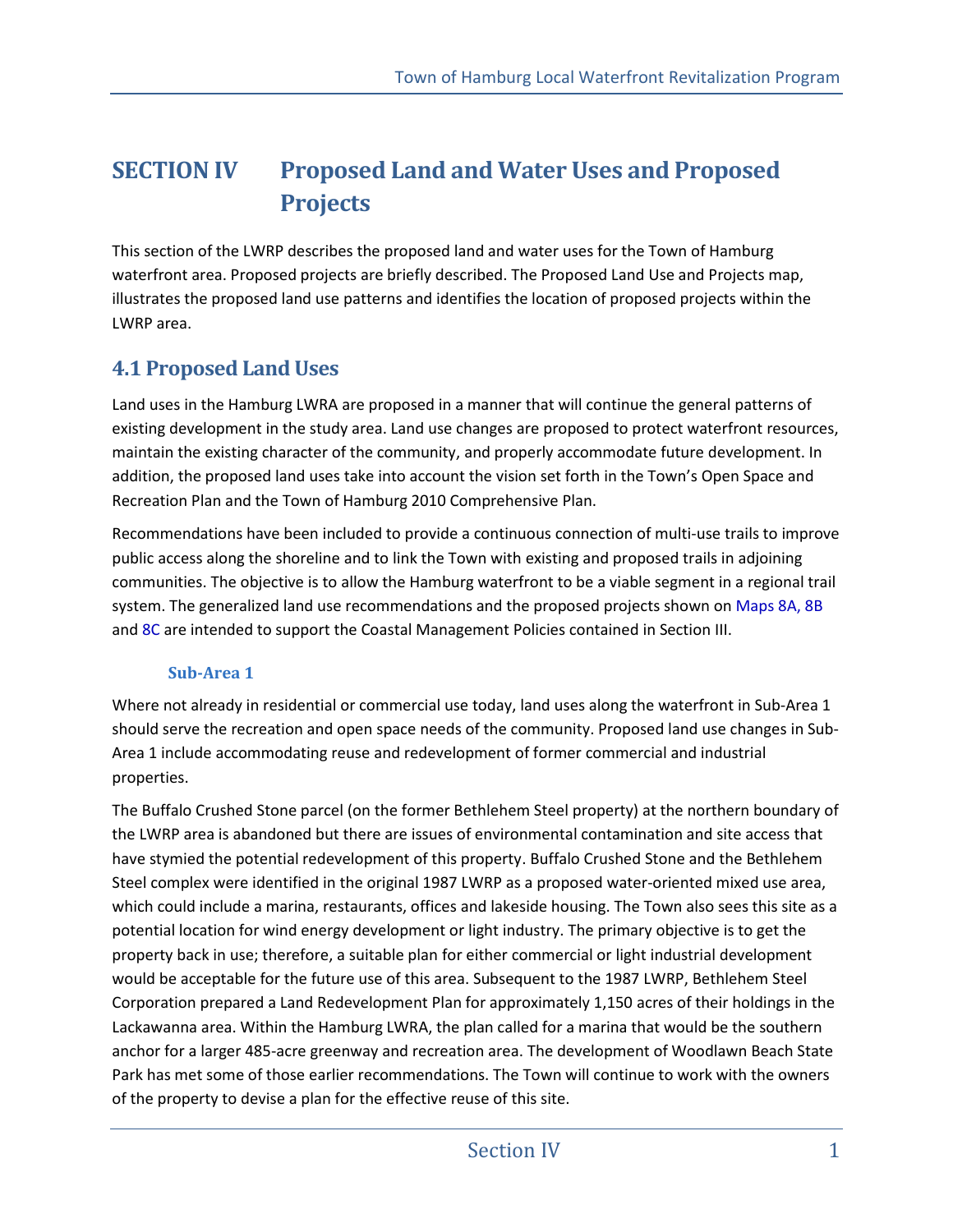The Woodlawn area should remain primarily residential with supportive commercial along Lakeshore Road (NYS Route 5). It is recommended that, where zoning requirements can be met, parcels on the interior streets in Woodlawn be developed with in-fill residential uses. Vacant and under-utilized parcels along Lakeshore Road, in between First Street and Seventh Street, should be developed with neighborhood commercial uses. Within the same general area, no major land use changes are anticipated related to the Woodlawn Beach State Park, the Gateway office complex or the Erie County Southtowns Wastewater Treatment Plant. The Snyder Tank facility should be redeveloped with use(s) that are more compatible with the surrounding area. This waterfront site should be revitalized with water-dependent or water-enhanced marine-commercial or entertainment uses to improve and promote public access and recreational tourism, and to help foster additional revitalization efforts in the area.

Other former Bethlehem Steel Corporation properties, which consist of vacant green space on the east side of Lakeshore Road at Bayview Road, comprise the Lake Erie Industrial Park. At this time, only one facility (credit union) has been developed here. The proposed land use for this area should remain business commercial - light Industrial.

A small grouping of homes along Hoover Road, east of Bayview Road should remain residential. While immediately (and currently) surrounded by non-residential uses, including the Snyder Tank facility, they are only separated from the Hoover Beach residential neighborhood by the Dock of the Bay restaurant. In recent years these residential properties were re-zoned from industrial to neighborhood commercial (NC). Under the NC classification, residential uses are permitted. In the NC District commercial uses preferably are established utilizing existing residential structures. This allows for more appropriate commercial activity serving neighborhood residential needs without significantly altering the character of the neighborhood.

From Hoover Beach south, moving into Sub-Area 2, the remainder the waterfront will remain primarily in residential use. There will be some exceptions in the area around Athol Springs, the Town Park and Wanakah, where water-related commercial and parks/recreation uses are mixed in. The Town is planning on developing a gateway in the Athol Springs area, just south of where Hoover Road intersects with NYS Route 5. This amenity would include appropriate signage, landscaping, passive park improvements (benches and picnic tables), a small overlook as part of the parking lot for Hoak's Restaurant (which is part of the NYS roadway right-of-way), and a clock tower.

The mix of uses in the Athol Springs area should continue as water-enhanced commercial, receiving priority over non- water enhanced uses along the waterfront, west of Lakeshore Road. Several elements of the Town's 1992 Athol Springs Waterfront Revitalization Plan still remain appropriate to include in this LWRP update. Relevant land use changes called for in that plan included commercial uses in the areas surrounding Big Tree Road and Lakeshore Road (NYS Route 5). Per that plan, the Town has established a Town park (Hoover Beach Trail Head Park) on the site of the former Town Sewage Treatment Plant.

The Town's Open Space and Recreation Plan also identified a number of sites as "Areas of Visual Significance". As noted in other section of the LWRP, the Town benefits from spectacular sunsets over Lake Erie, that can only be enjoyed from a few public sites or private residences along the Lake. The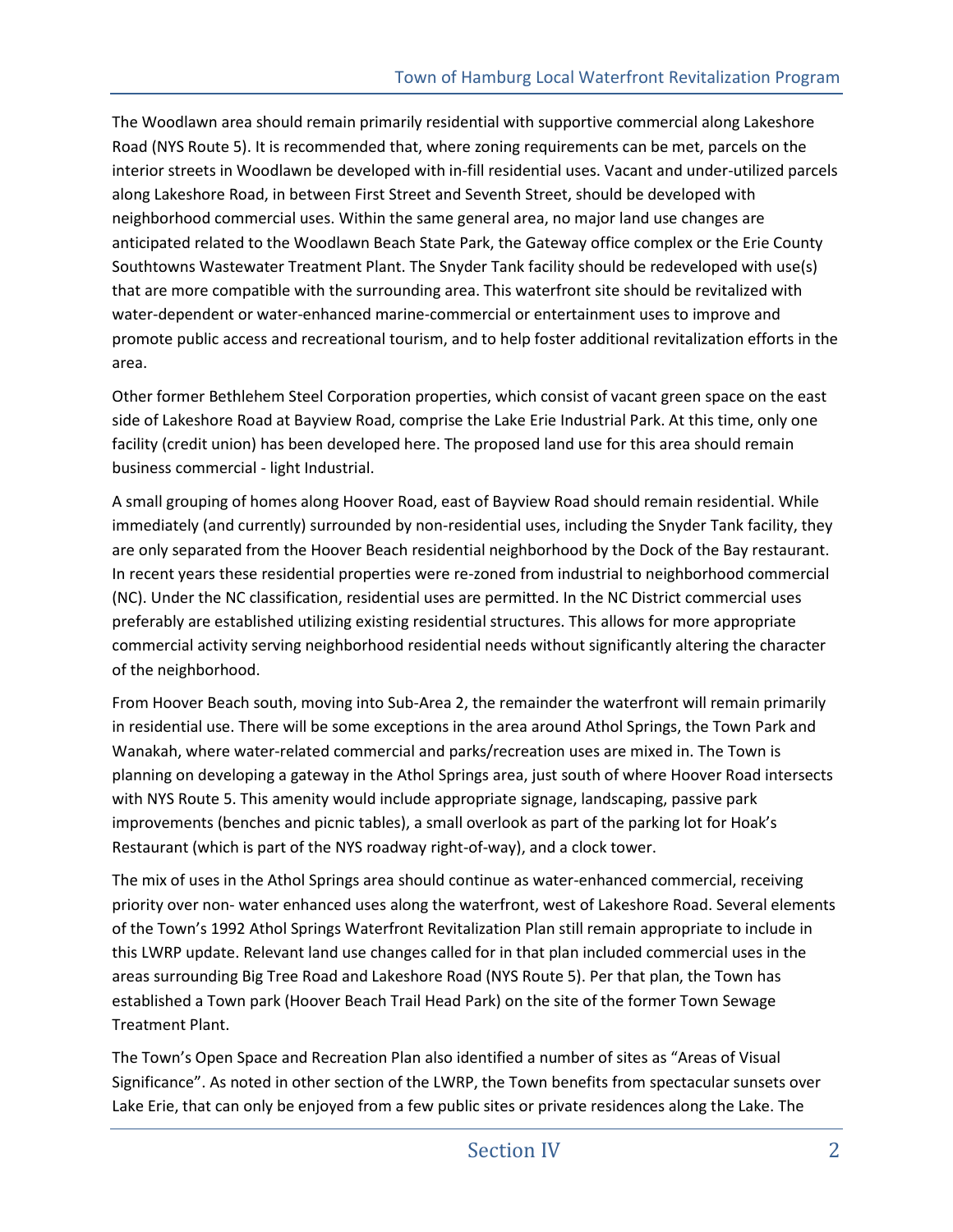development of a scenic viewing area in Athol Springs will provide opportunities for public enjoyment of view of the lake.

In general, the industrial uses in Sub-Area 1 west of Lake Shore Road should be phased out and guided towards neighborhood commercial or waterfront related commercial uses in support of subpolicy 1.1. This policy calls for the redevelopment of underutilized areas in order to strengthen the traditional waterfront focus. The underutilized industrial sites in Sub-area 1 could be revitalized with marinecommercial or marine-related recreational uses to improve and promote public access and recreational tourism, and to help foster additional revitalization efforts in the area. Industrial uses are more appropriately located east of Lakeshore Road, in areas already designated for such use.

#### **Sub-Area 2**

There are few land use changes proposed for Sub-Area 2. The area is, and should remain, primarily residential in nature. Local business districts should remain and be strengthened to provided continued service to surrounding neighborhoods. Along the Lakeshore, new non-residential uses should be waterenhanced commercial uses focused on tourist, recreation and entertainment businesses. Two key nonresidential features that will remain in the Sub-Area are the Town Park, along the lakeshore and the Seaway Trail Visitor's Center. The 135-acre Wanakah Country Club represents a significantly large commercial recreation use within Sub-Area 2 that is not anticipated to change.

#### **Sub-Area 3**

Sub-Area 3 is geographically located within the larger land use area identified in the Town's Comprehensive Plan as "Lakeview". Sub-Area 3 contains a number of larger residential properties and estate lots. Similar to Sub-Area 2, the predominantly residential waterfront area in Lakeview is anticipated to remain that way. Although there are no major land use changes proposed, there are at least two large undeveloped parcels in the western section of Sub-Area 3, south of Old Lake Shore Road, that are in the preliminary stages of residential development. The Tree Haven residential project is currently under development with townhouses and single-family homes on approximately 60 acres. Although only in the initial sketch plan phase, a 20-acre property on the north side of Schoellkopf Road at Eckhardt Road is also proposed for residential subdivision. The potential subdivision development of remaining undeveloped residential properties, including the large undeveloped site situated at the southerly boundary of Sub-Area 3, should continue to be regulated through the Town's Lakeview Overlay District, which encourages clustering to protect significant natural features (wetlands, woodcuts), avoids road frontage lots, and restricts sewer district extensions. This style of development would allow for the connection of valuable habitat and open space, and provide the rural character of this area. It is anticipated that other existing vacant residential lots that meet existing zoning may eventually be proposed for denser residential development

## **4.2 Proposed Water Uses/Harbor Management**

Recreational boating is the primary water use along the Hamburg shoreline. However, as previously described in the Inventory and Analysis (Section II), due to shoreline conditions, there are no marinas or permanent docking facilities in the LWRA. Nor are there any designated channels or other navigational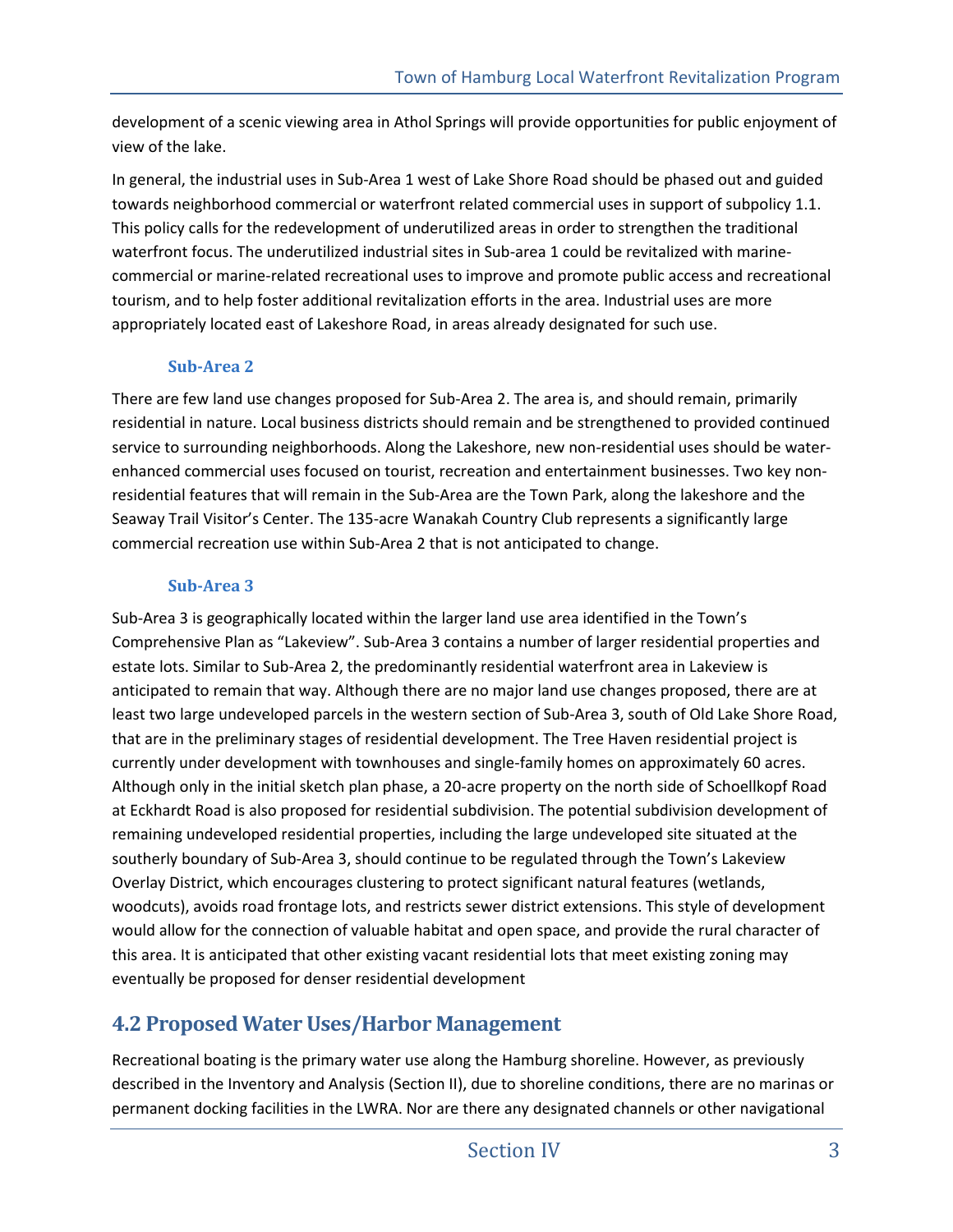infrastructure in the area. This severely limits access for recreational boating activities in the area, especially for Town residents that do not own waterfront properties. The boat ramp in the Town Park is the only facility along the entire waterfront that provides access opportunities for recreational boating on a seasonal basis.

## **4.3 Proposed Projects**

There are a number of projects proposed along the Town of Hamburg waterfront to improve opportunities for public access and recreation. As noted in the previous discussion, much of the shoreline is developed with private residential uses, limiting the potential for the public to enjoy the waterfront.

While there are water-enhanced uses along the waterfront in the form of parks and restaurants, there are few existing water-dependent recreational uses along the lakeshore. A key focus of the Town's waterfront revitalization strategy is to take advantage of the recreational tourism potential of the Hamburg waterfront. To this end, projects proposed for the area should be oriented around improving and increasing the public's ability to access and utilize local surface waters and providing additional recreational amenities along the waterfront. Projects proposed along the Town of Hamburg waterfront include the following.

#### **WOODLAWN GATEWAY**

The NYS Route 5/Lake Shore Road corridor through Woodlawn is a significant gateway into the Town of Hamburg from Lackawanna and City of Buffalo to the north. Aesthetic and directional improvements should be made to create more welcoming impression to the Town. An entrance feature should not only announce arrival in Hamburg but also into Woodlawn and the Hamburg waterfront communities. This can be accomplished by signage, landscaping, architectural improvements and establishment of key businesses that relate more to the nearby waterfront neighborhood than to the heavy industry in the immediate vicinity. This project is supported by the New York State Department of Transportation, as well as the Town.

#### **ATHOL SPRINGS GATEWAY**

The project involves the construction a gateway feature in the Athol Springs area, just south of where Hoover Road intersects with NYS Route 5, adjacent to the Hoak's Restaurant site. This amenity would include signage to identify the area and welcome visitors, landscaping, passive park improvements (benches and picnic tables), a small overlook as part of the parking lot for Hoak's Restaurant (which is part of the NYS roadway right-of-way), and a clock tower.

#### **NYS ROUTE 5 RECONSTRUCTION AND MULTI-USE TRAIL**

The New York State Department of Transportation is in the design phase for a reconstruction project for Lake Shore Road (NYS Route 5), between Big Tree Road to the east and Old Lake Shore Road to the west. The project will includes a traffic calming study to determine appropriate measures for managing the volume of traffic that utilizes this roadway and protecting the character of surrounding development.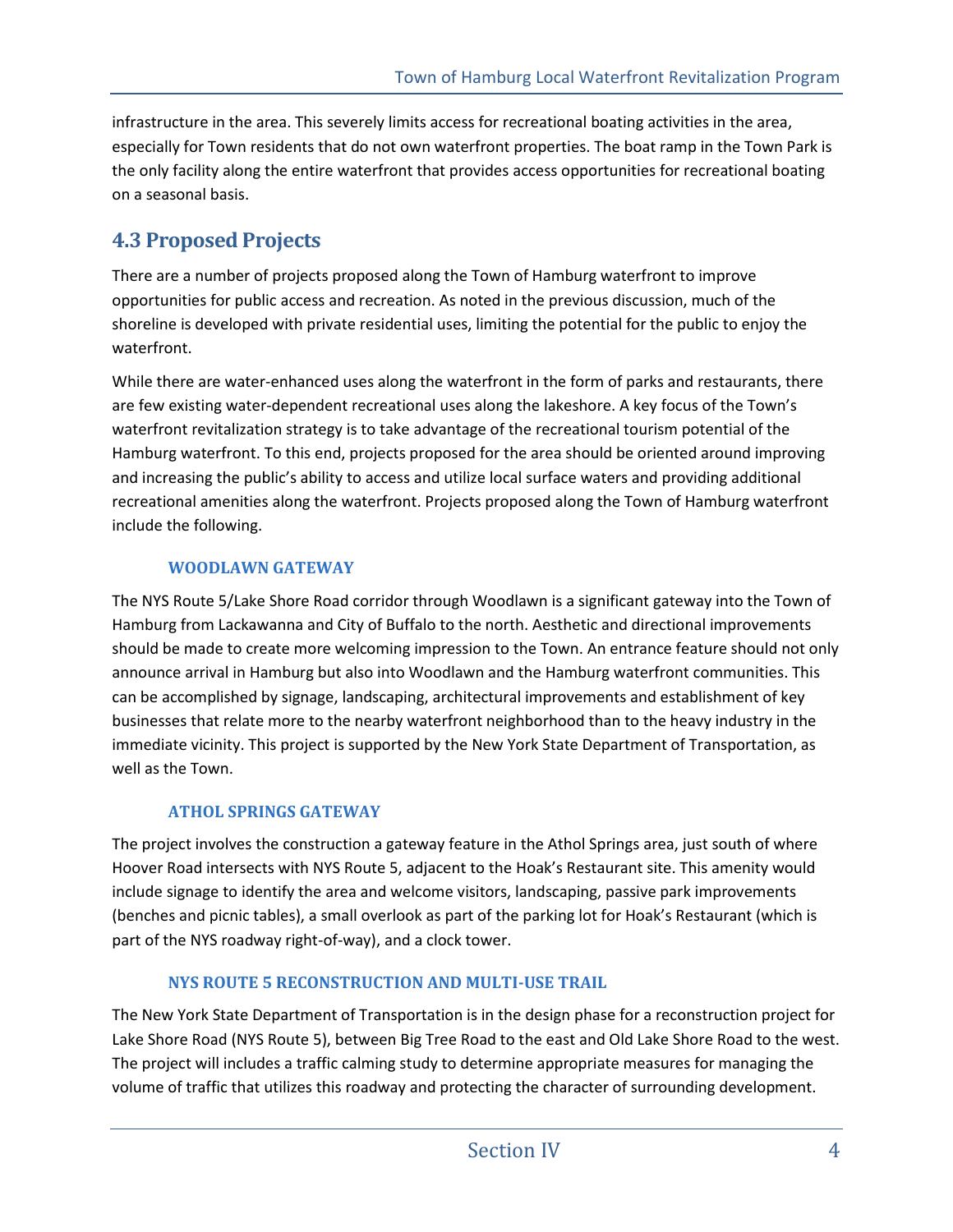Currently, the NYS DOT does not anticipate constructing any improvements before 2009. A project objective supports the recreational goal of providing increased public access to the shoreline and linking waterfront attractions. It also enhances the use of the New York State Seaway Trail (Route 5 is a designated segment) and would provide a public access connection to the Seaway Trail Visitor's Center. It is not known at this time what alternative plan will be chosen as a mean of achieving the State's goal for Route 5. However, the alternative that is ultimately chosen should include provisions for a multi-use pathway along the entire stretch of the study area.

#### **TOWN PARK IMPROVEMENTS**

There has been a stated need for a marina facility in the Town of Hamburg. One potential location is at the Town Park. The 2010 Comprehensive Plan notes that future phases of the jetty project included: "future development of a break wall (creating a protected harbor), fishing docks and a marina for 200 boat slips". Recent improvements to the Town Park have included parking and a fishing pier. However, marina improvements for recreational boating would require significant funding and such a project is not anticipated to be in any immediate plans. Nonetheless, a project of this nature should be evaluated for long-term potential.

#### **MT. VERNON PARK IMPROVEMENTS**

There is a small parcel of Town-owned property along Lake Shore Road, at Mt. Vernon Blvd., that should be improved for public use. This site currently provides lawn and trees and a few picnic tables for public use. Situated at the top of the bluff, overlooking the lake, this property offers views of Lake Erie and would be a logical stop along the proposed multi-use trail through this area. Parking is a constraint along this busy section of Route 5, but improved access and parking, including a crosswalk, should be investigated to enable greater public use of this site.

#### **SEAWAY TRAIL VISITORS CENTER**

#### **PHASE II and III Improvements**

The development of the Seaway Trail Visitors Center at the former Wanakah Water Works facility was completed. This renovation project was commenced in 2003, and included three phases. These involved renovation of the building as the visitor's center, road level site improvements for public benefit, and improving the beach and rear sections for the building for public access. The Phase III improvements, which have not received funding, include the continued outside renovation of the site for public access, including the development of public docking and/or fishing facilities along Lake Erie, development of the viewing terraces behind the building and the provision of increased public exhibit space inside the building. The Town should continue to pursue funding to complete all phases of this project.

#### **LAKE SHORE ROAD MULTI-USE TRAIL**

The Town should develop a multi-use trail along Old Lake Shore Road, from it convergence with NYS Route 5 to the Town boundary with the Town of Evans. This pathway would provide a link with the Evans trail system and provide the last segment in the Town of Hamburg's proposed trail system. Lake Shore Road and Route 5 and designated segments of the New York State Seaway Trail, which is a